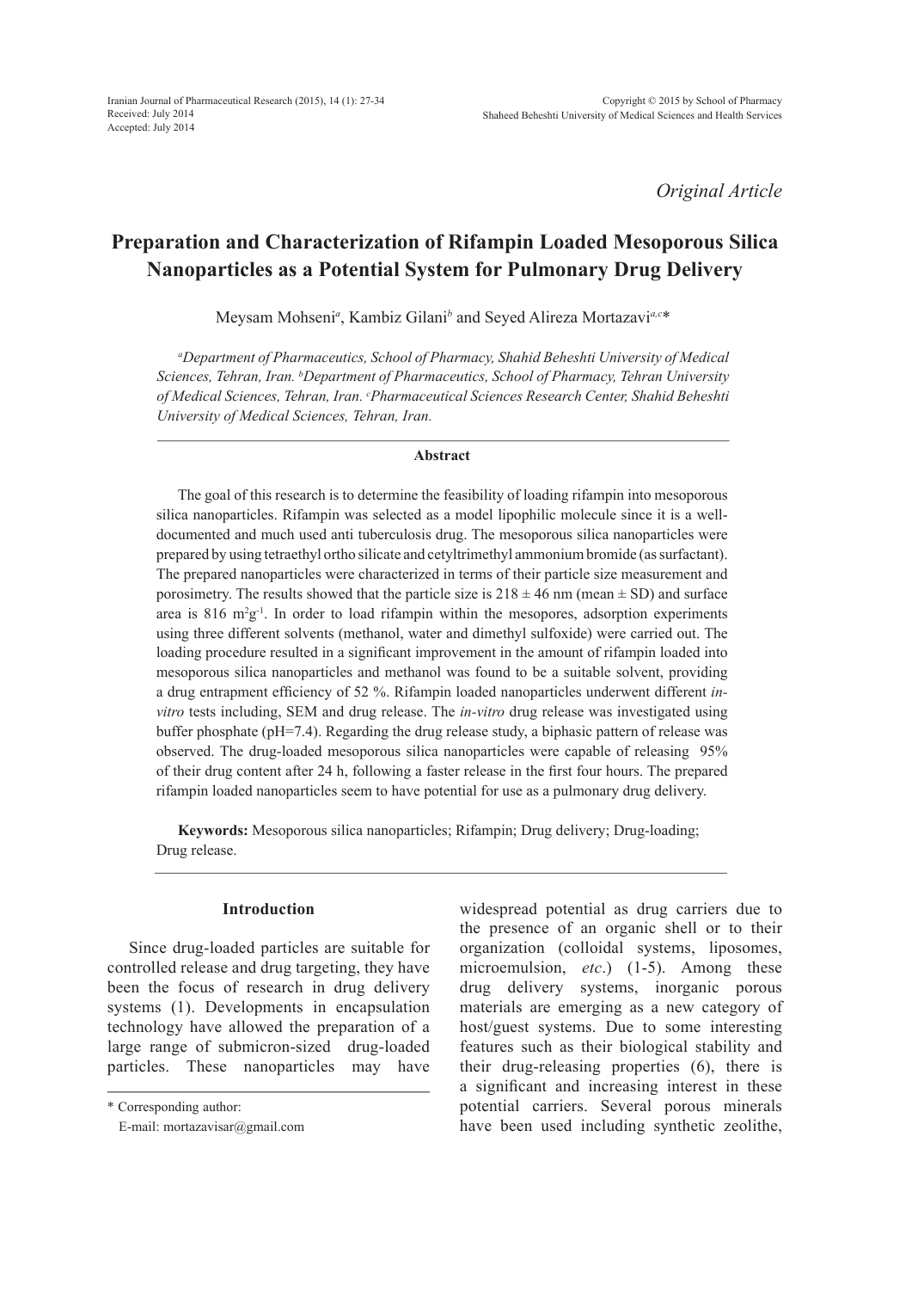silica xerogel material and porous ceramic (6- 8). MCM 41 is a typical mesoporous templated silica which has been largely investigated. This material presents nanosized pores that allow the inclusion of drug into the pores. In the past decade, mesoporous silica microparticles (MSMs) have found widespread application as controlled drug delivery systems (DDS) (9). Mesoporous silica nanoparticles (MSN) offer several attractive features, such as a large surface area, easily modified pore size and volume, as well as being chemically inert and allowing easier functionalization of their surface (10-19). All these features allow better control of drug loading and release. Administration of MSNs can take place through parenteral and oral route. One of their main advantages is the ability to increase the solubility of poorly water soluble drugs, while they can also be used for hydrophilic active agents. Thus, high drug loading can be achieved with loading capacities normally varying from 10 to 34% (20) or up to 60% in extreme cases (21). They have been also used for controlled release and drug targeting, providing sustained release for 16 h (22).

 Among the various drug delivery systems considered for pulmonary application, nanoparticles demonstrate several advantages for the treatment of respiratory diseases, like prolonged drug release, cell specific targeted drug delivery or modified biological distribution of drugs, both at the cellular and organ level (23).

There has always been a concern for silica nanoparticles toxicity, but many studies have shown that this concern is undervalued. For example one study on early life stage of Zebrafish has shown that silica nanoparticles and/or aggregates mainly accumulate on the chorion of embryos and exhibit no overt emryotoxicity (24). Another study has shown that silica nanoparticles do not reduce glutathione level nor generating ROS in mouse keratinocytes (25). Yet another study has shown that single and repeated doses in intravenously exposed mouse cause no death (26).

Rifampin is an antibiotic against *Mycobacterium Tuberculosis* which is widely used for the treatment of tberculosis. The aim of this study is to determine the loading capacity of mesoporous silica nanoparticles and to characterize the drug-loaded particles. For this purpose, we synthesized a MSN with a distribution of pore sizes in the range from 1 to 3 nm. Rifampin, was selected as a model drug for its low solubility in water and its molecular size. The latter is suitable for its incorporation within the pores of MSN. After the synthesis of MSN, adsorption of rifampin on the channels surface of MSN was carried out using various solvents, as the interactions between the solute and the mineral surface depends on the solvent properties. Successive impregnations of the MSNs have been performed with a solution of rifampin in methanol. In addition, release behavior of rifampin loaded MSNs has been studied.

#### **Experimental**

## *Materials*

Rifampin was obtained from Alhavi pharmaceutical company, Iran. Tetra ethyl ortho silicate (TEOS), cetyltrimethyl- ammonium bromide (CTAB), dimethyl sulfoxide and phosphoric acid were obtained from Sigma (Germany). *Triethanolamine,* hydrochloric acid, potassium chloride, sodium chloride, methanol and sodium hydrogen phosphate (dibasic) were obtained from Merck (Germany). All chemicals were used as received.

#### *Synthesis of MSN*

The mesoporous silica nanoparticles were prepared using a general method where TEOS was added into an aqueous solution containing CTAB, ethanol, and additives such as inorganic salts, DEA or TEA. The method used in this study was as follows: 6.4 mL of water (0.36 mol), 0.9 g of ethanol (0.015 mol), 0.28 g of CTAB (0.786 mmol) and 0.02 g of DEA (0.19 mmol) were mixed and stirred in a water bath at 40°C for 30 min. Then 0.73 mL of TEOS (3.25 mmol) was added into the mixture dropwise within 2 min under stirring. The solution turned white gradually. A further 2 h stirring was necessary. After that, the solution was cooled to room temperature. The white powder was centrifuged and washed with distilled water and ethanol. The surfactant (CTAB) was extracted by refluxing the obtained mesoporous materials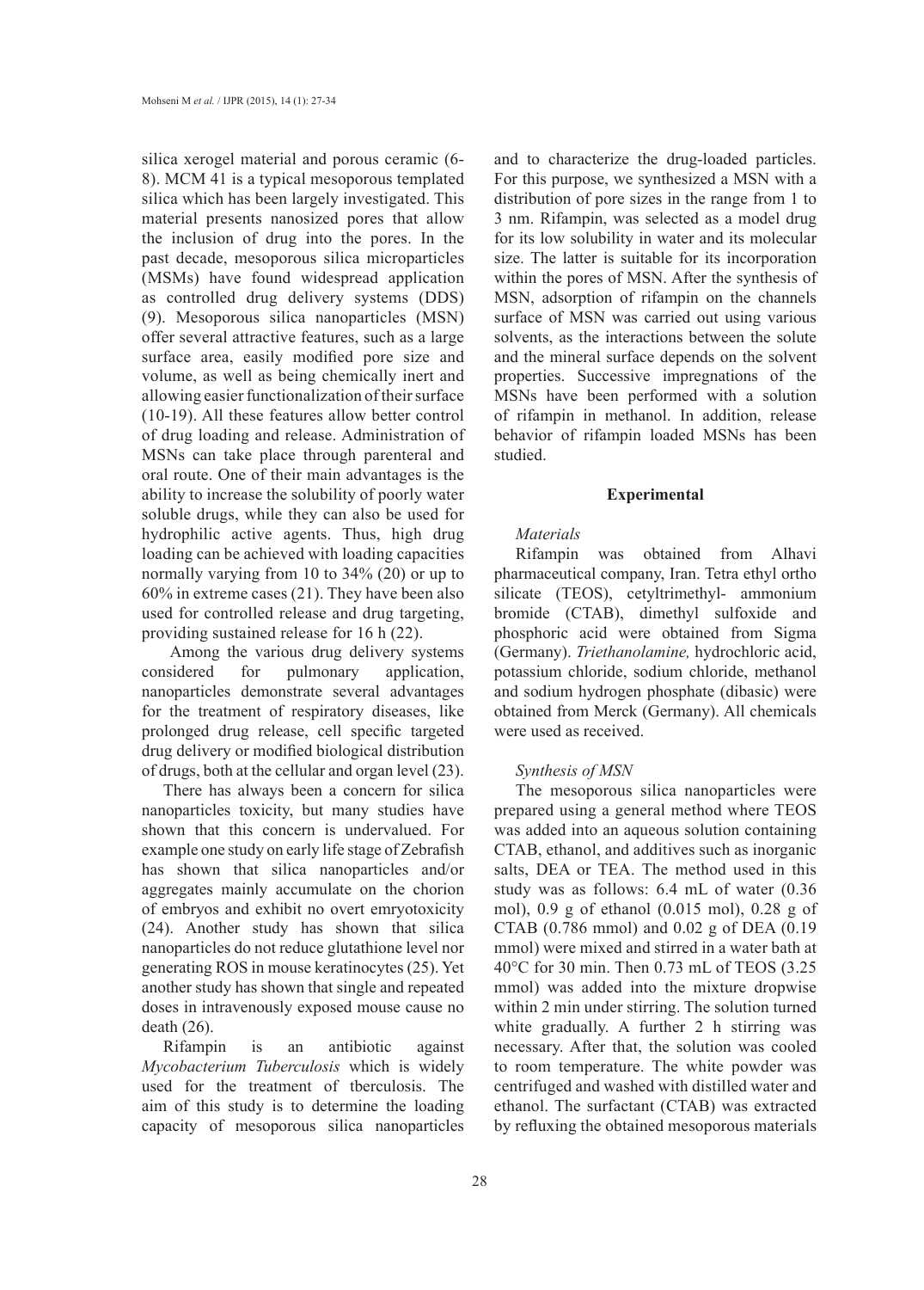(1 g) at 80 °C with 60 mL ethanol and addition of a small amount of concentrated HCl. The final product was obtained by centrifugation and washed with ethanol for several times (27).

## *Loading procedure*

The passive method was used to load MSN with rifampin. Three different solvents were used for loading, depending on the polarity index. 2 mg of MSN was added to 2 mL of a 2 mg/mL rifampin solution. Afterward the suspensions were brought to equilibrium under gentle stirring for 24 h. The loading procedure was carried out by using successively dimethyl sulfoxide (DMSO), methanol and water as solvent. Apart from the effect of solvent, the influence of temperature and time on the loading procedure was investigated.

# *Characterization of MSNs SEM*

The morphology of the prepared samples was characterized using a scanning electron microscopy (SEM). The samples were attached to aluminum stubs with double side adhesive carbon tape then gold coated and examined using a scanning electron microscope (SEM, LEO 1455VP, Cambridge, U.K.).

#### *Porosimetry*

The pore characteristics of the mesoporous silica nanoparticles were studied by determining the nitrogen adsorption using a surface area and pore size analyzer (BELsorp-mini II, Japan) at −196 °C. MSNs were degassed at 100 °C for 3 h under argon gas flow before analysis, while the drug-loaded samples were degassed at 40 °C for 12 h. The pore characteristics were determined according to the Brunauer–Emmett–Teller (BET) and Barrett–Joyner–Halenda (BJH) procedures from the adsorption sections of the isotherms.

#### *Particle size measurements*

The particle size of the MSNs was measured with Malvern Zetasizer Nano ZS (Malvern, UK). The analysis was performed at a temperature of 25 °C, using samples appropriately diluted with filtrated and double distilled water in order to avoid multi scattering events.

## *XRD*

XRD patterns of the samples were collected using an X-ray diffractometer (Philips X'pert, Netherlands) equipped with a liquid nitrogencooled germanium solid-state detector and Cu Kα radiation over a range of 0.8–10° 2*θ*.

## *Determination of entrapment efficiency*

After the loading procedure, the suspensions were centrifuged at 14000 rpm for 20 min (Centrifuge 5418, Eppendorf AG) and rifampin that remained in the supernatant phase was determined using HPLC analysis with UV detection at 254 nm. Rifampin was analyzed by a Knauer HPLC system consisting of a 1000 pump and a 2500 UV–VIS detector (Germany). Analysis was carried out on a Nucleodur C8 column (150 $\times$ 4.6 mm, 5 µm). The mobile phase consisted of a  $66:34$  (%v/v) mixture of phosphate buffer and acetonitrile, the flow rate was 1.5 ml/ min and the detection wavelength was 254 nm. The injection volume was 10 μL.

Entrapment efficiency  $(\% ) =$  (weight of drug in nanoparticles /weight of drug fed initially)  $\times$ 100.

#### *In-vitro drug release*

The *in-vitro* drug release study was carried out using a dialysis bag (cellulose membrane, MW cut-off 12,400, Sigma–Aldrich), which (1) allows free diffusion of the drug molecules into the release medium, while at the same time (2) completely separates the nanoparticles from the release medium. About 10 mg of the drugloaded nanoparticles were suspended in 2 mL of phosphate buffer solution (pH 6.8) inside a dialysis bag. The pH of the buffer solution was adjusted to 7.4. The dialysis bag was then placed in 38 mL of the buffer solution (sink condition) at 25 °C under magnetic stirring. At successive time intervals, aliquots (2 mL) of the release medium was collected and replaced with a fresh buffer solution. The collected sample was then analyzed using HPLC. The *in-vitro* drug release was carried out for 24 h. Each experiment was conducted in triplicate.

## **Results and Discussion**

*MSNs characterization*

Figure 1 displays scanning electron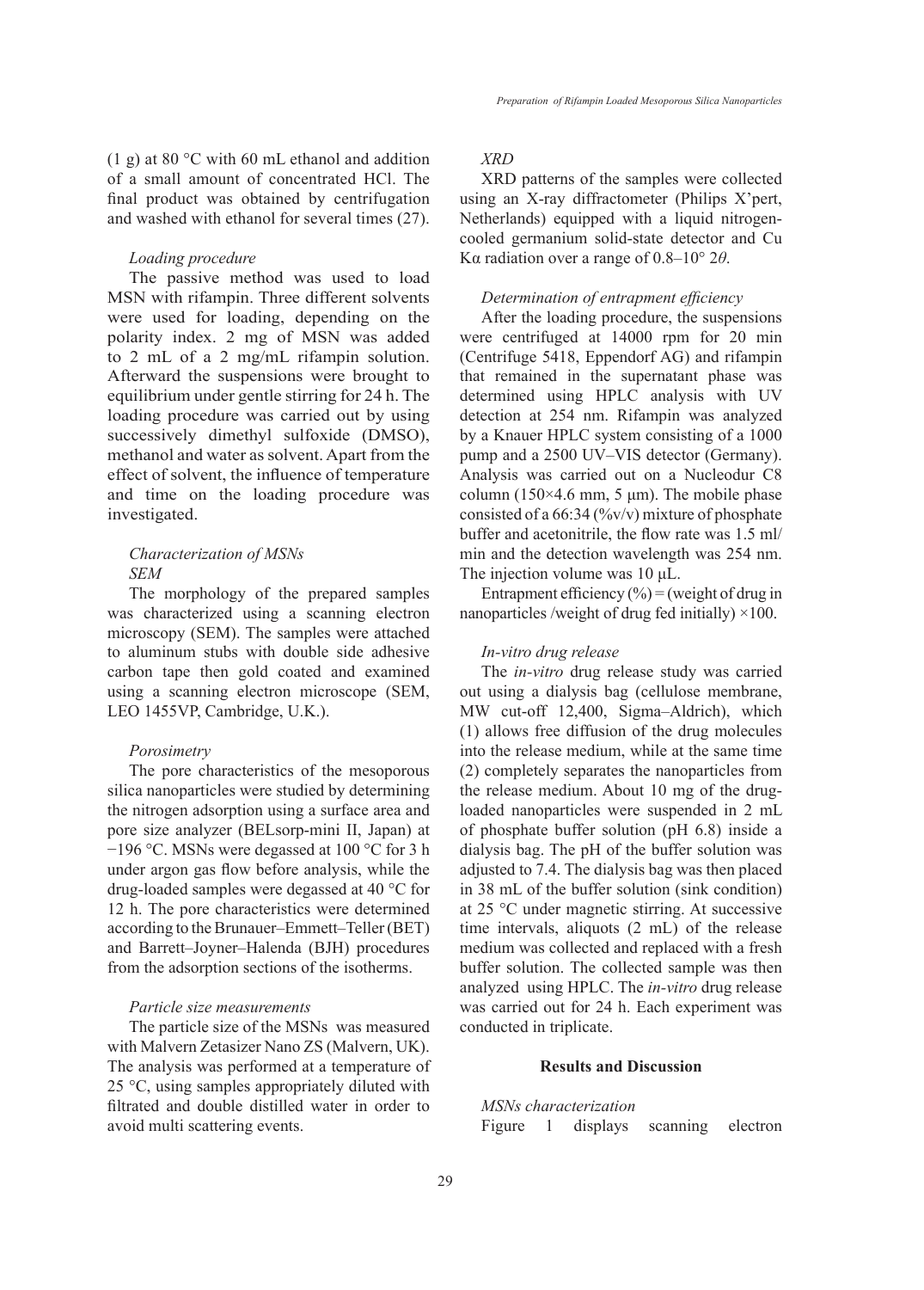

**Figure 1.** SEM of the synthesized mesoporous silica nanoparticles.

microscopy observations of drug-free MSN particles. Silica nanoparticles were observed as small spherical particles with a size of about 200 nm.

As mentioned, the particle size was determined with Zetasizer. The result obtained has been shown in Figure 2. As can be seen, the logarithmic particle size distribution is normal and the Z- average particle diameter is  $218 \pm$ 46 nm (n=3, mean±SD). Polydispersity index (PDI) and  $D_{90}$  are 0.2 and 290 nm, respectively. The size and sharpness of the peak indicates that the MSNs are suitable for preparation of nano-aggregates as a potential pulmonary drug delivery system.

The structural properties of MSNs used in this study have been determined by powder X-ray diffraction (Figure 3) and nitrogen adsorption (Figure 4).

As shown in Figure 3, a strong peak is appears at a 2θ angle in the range of 2.2-2.4°. This diffraction peak reveals a regular periodic variation of the electron density due to the long range ordering of the pores in the mesoporous silica nanoparticles (28).

The  $N_2$  adsorption/desorption isotherm, shown in Figure 4 could be classified as type IV isotherm with a hysteresis loop, according



**Figure 2.** Size distribution of the prepared drug-free mesoporous silica nanoparticles.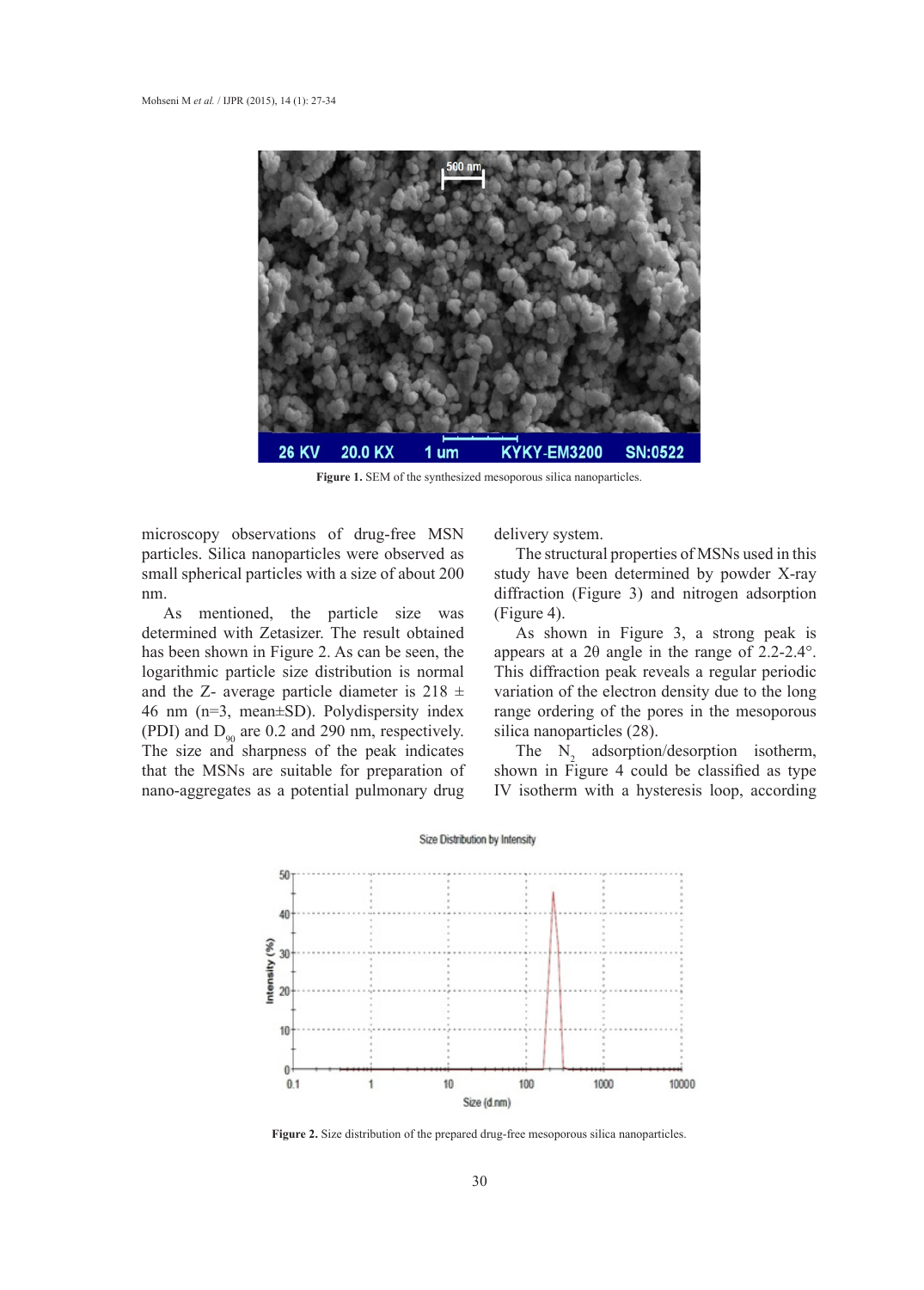

**Figure 3.** Typical XRD pattern of the prepared mesoporous silica nanoparticles.

to the IUPAC nomenclature (29). The observed hysteresis loop at a high relative pressure (about 0.9) can be attributed to inter-particle porosity, a feature that is often found for similarly prepared silica mesoporous materials (30, 31). The specific surface area of the synthesized MSNs material is  $816 \text{ m}^2 \text{g}^{-1}$ , with a measured mesoporous volume of 1.0679  $\text{cm}^3 \text{g}^{-1}$  and a narrow distribution for the pore size centered at 2.4 nm. The pore diameter was determined with the BJH method, based on the adsorption branch data. Therefore, all

these data indicate that the MSNs used for this investigation exhibit a well ordered mesoporous structure.

## *Drug Loading*

One of the main objectives of the current study was to prepare MSNs with an increased specific surface area and pore volume, in order to achieve high loading of drug molecules. The chosen mesoporous silica nanoparticles presented a high surface area and good pore volume, prior to



**Figure 4.** Nitrogen adsorption/desorption isotherm of prepared mesoporous silica nanoparticles.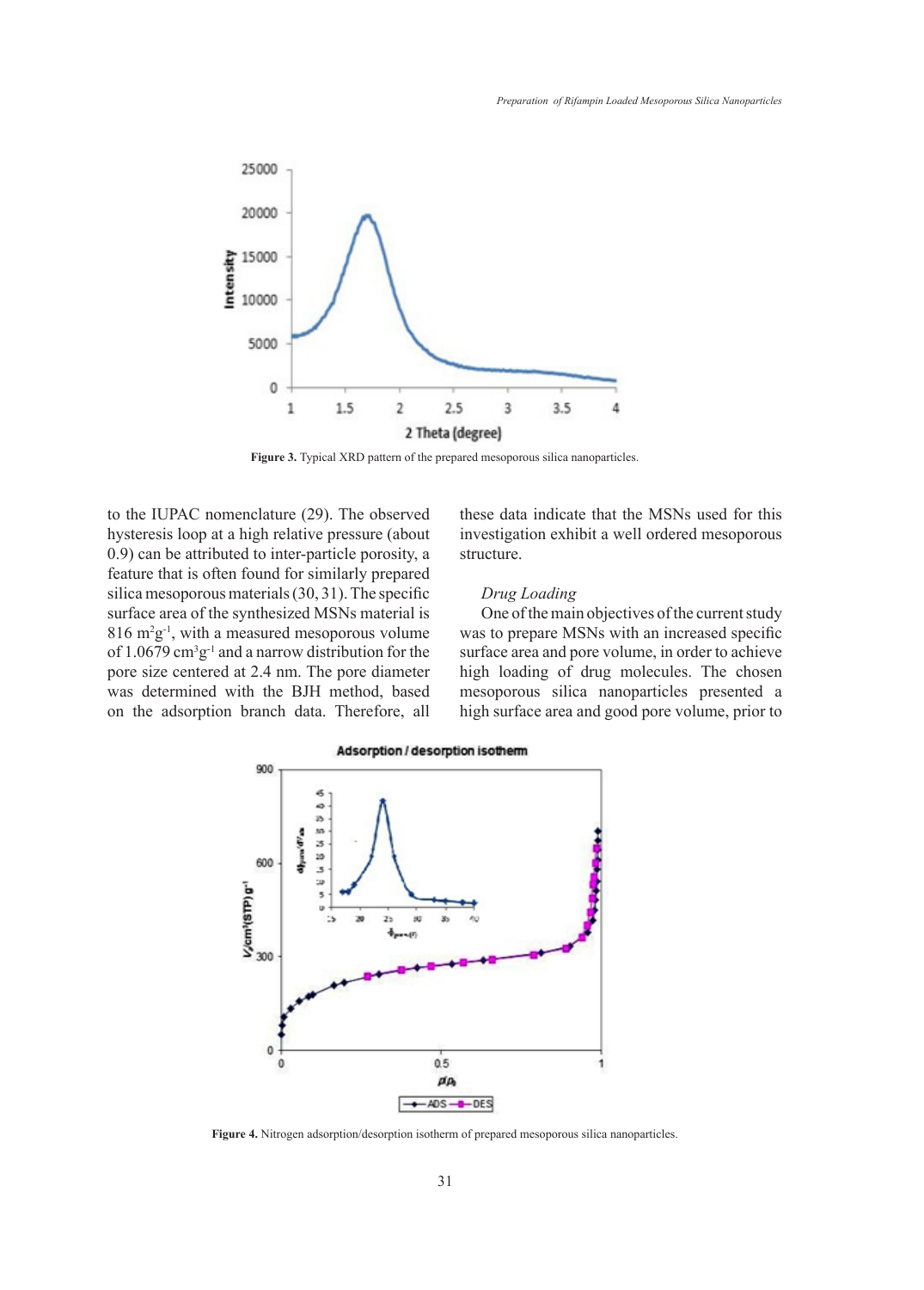

**Figure 5.** Rifampin entrapment efficiency (%) of three different solvents within MSNs at 25°C (n=3, mean $\pm$ SD).

the loading studies. Passive loading was chosen as the preferred method to load the active drug molecules and to increase the loading efficiency. Among the influential features of the loading process is the polarity of the organic solvent (32). The chosen solvents included water, methanol and dimethyl sulfoxide with polarity indices of 10.1, 5.1 and 3.1, respectively. The results obtained from the loading procedure are shown in Figure 5.

In some cases low polar solvents hamper the drug loading and essentially the whole process depends on the solvent properties. In this study dimethyl sulfoxide had minimum entrapment efficiency due to its low polarity and this could hinder rifampin molecules from loading into the nanoparticles. On the other hand, water with a high polarity index also had low entrapment efficiency which suggests an interaction between water and silica nanoparticles, preventing or limiting the loading procedure. Methanol had the highest entrapment efficiency among the three solvents studied. Hence, the influence of time and temperature on the loading procedure was investigated with methanol.

In order to study the effect of temperature on the loading procedure, every four hours the loading was measured. The results have been shown in Figure 6. As can be seen, the entrapment efficiency increased with time until achieved a plateau between 20 and 24 hours after the start of the study.

In order to study the effect of temperature on the loading procedure, three different temperatures including 4  $\degree$ C, 25  $\degree$ C and 45  $\degree$ C was chosen. The results show that entrapment efficiency at 4 °C and 25 °C were 25% and 51%, respectively. Lower diffusion coefficient of the drug at lower temperatures may explain this result. At 45 °C degradation of rifampin is fast, so the result of loading procedure at this temperature was not valid.

## *In-vitro drug release*

Dissolution profile of rifampin loaded MSNs was investigated in phosphate buffer as the test medium. Accurately weighed amounts of the prepared sample was used under sink conditions  $(C < 0.2Cs)$ .

Interestingly, as shown in Figure 7, a prolonged release pattern was observed for rifampin, following a faster release in the first four hours in which about 60 percent of drug was released. Overall, 95% drug release was achieved after 24 hours. The biphasic release can provide a high concentration of rifampin at first and then a slow release of drug could maintain the concentration of rifampin at a therapeutic level.

## **Conclusion**

The results obtained show that rifampin could be efficiently loaded into mesoporous silica nanoparticles. The loading extent is influenced by the loading procedure. Parameters suchas the type of solvent, time and temperature are important. Successive impregnations of the MSNs within a solution of rifampin in methanol resulted in a significant improvement in the amount of drug molecules entrapped. For pulmonary drug delivery this rifampin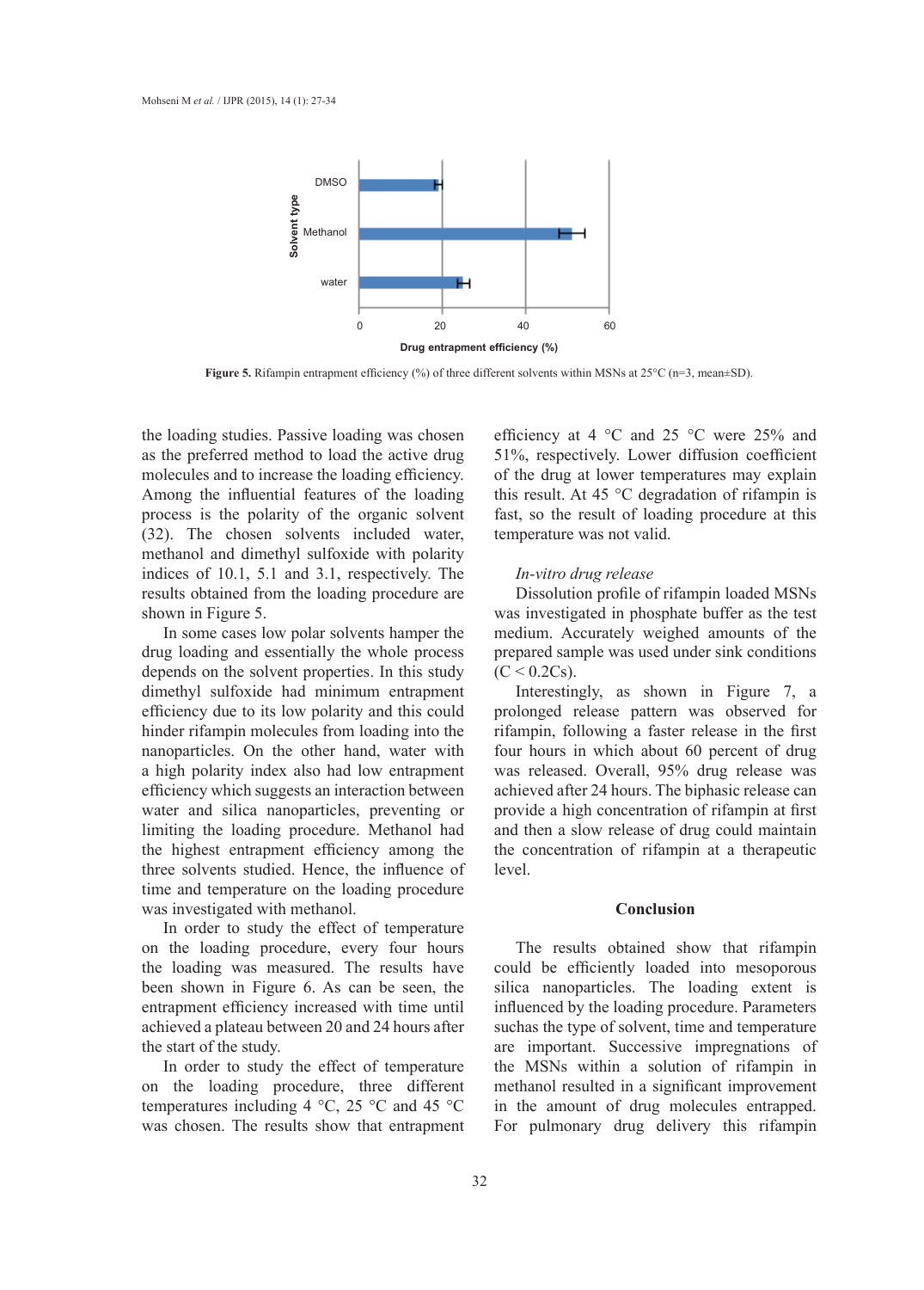

**Figure 6.** Entrapment efficiency (%) of rifampin within MSNs at 25 °C after different time intervals (n=3, mean  $\pm$  SD).

loaded nanoparticles should be converted into nanoaggregate in order to deposit them within the lung.

Drug release studies showed a prolonged and complete release of rifampin molecules included within mesopores, principally by a diffusion phenomenon. Hence, it seems that association of a nanostructured mineral to the molecular state of the drug presents a great interest for pharmaceutical applications, as it allows control over the kinetics of drug delivery, especially for lipophilic drugs.

## **Acknowledgment**

Financial support of Shahid Beheshti University of Medical Sciences for the completion of this work is acknowledged. This study is part of Meysam Mohseni's thesis, for fulfillment of his PhD degree in Pharmaceutics, from Shahid Beheshti University of Medical Sciences, Tehran, Iran.

#### **References**

- Benita S (ed.), *Microencapsulation*. Drugs and the (1) Pharmaceutical sciences. Marcel Dekker, New York (1996).
- Charman WN. Lipids, lipophilic drugs, and oral drug (2) delivery-some emerging concepts*. J. Pharm. Sci*. (2000) 89: 967-978.
- $(3)$  Lian T and Ho RJ. Trends and developments in liposome drug delivery systems*. J. Pharm. Sci*. (2001) 90: 667-680.
- (4) Torchilin VP. Structure and design of polymeric



**Figure 7.** Profile of rifampin released from MSNs in pH 7.4 phosphate buffer medium at 25 °C (n=3, mean±SD).

surfactant-based drug delivery systems*. J. Control. Release* (2001) 73: 137-172.

- Amjadi I, Rabiee M and Hosseini M-s. Anticancer (5) activity of nanoparticles based on PLGA and its Copolymer: *In-vitro* evaluation*. Iran. J. Pharm. Res.* (2013) 12: 11.
- Unger K, Rupprecht H, Valentin B and Kircher W. (6) The use of porous and surface modified silicas as drug delivery and stabilizing agents*. Drug Dev. Indust. Pharm*. (1983) 9: 69-91.
- Uglea C V, Albu I, Vatajanu A, Croitoru M, Antoniu (7) S, Panaitescu L and Ottenbrite R M. Drug delivery systems based on inorganic materials: I. Synthesis and characterization of a zeolite-cyclophosphamide system*. J. Biomater. Sci. Polym. Ed*. (1994) 6: 633-637.
- (8) Kortesuo P, Ahola M, Kangas M, Kangasniemi I, Yli-Urpo A and Kiesvaara J. *In-vitro* evaluation of sol-gel processed spray dried silica gel microspheres as carrier in controlled drug delivery*. Int. J. Pharm*. (2000) 200: 223-229.
- Wang S. Ordered mesoporous materials for drug (9) delivery*. Microporous and Mesoporous Materials* (2009) 117: 1-9.
- $(10)$  Chen J-F, Ding H-M, Wang J-X and Shao L. Preparation and characterization of porous hollow silica nanoparticles for drug delivery application*. Biomaterials* (2004) 25: 723-727.
- (11) He Q, Zhang J, Shi J, Zhu Z, Zhang L, Bu W, Guo L and Chen Y. The effect of PEGylation of mesoporous silica nanoparticles on nonspecific binding of serum proteins and cellular responses*. Biomaterials* (2010) 31: 1085-1092.
- $(12)$  Huang X, Teng X, Chen D, Tang F and He J. The effect of the shape of mesoporous silica nanoparticles on cellular uptake and cell function*. Biomaterials* (2010) 31: 438-448.
- (13) Kilpeläinen M, Riikonen J, Vlasova M A, Huotari A, Lehto V P, Salonen J, Herzig K H and Järvinen K. In vivo delivery of a peptide, ghrelin antagonist,